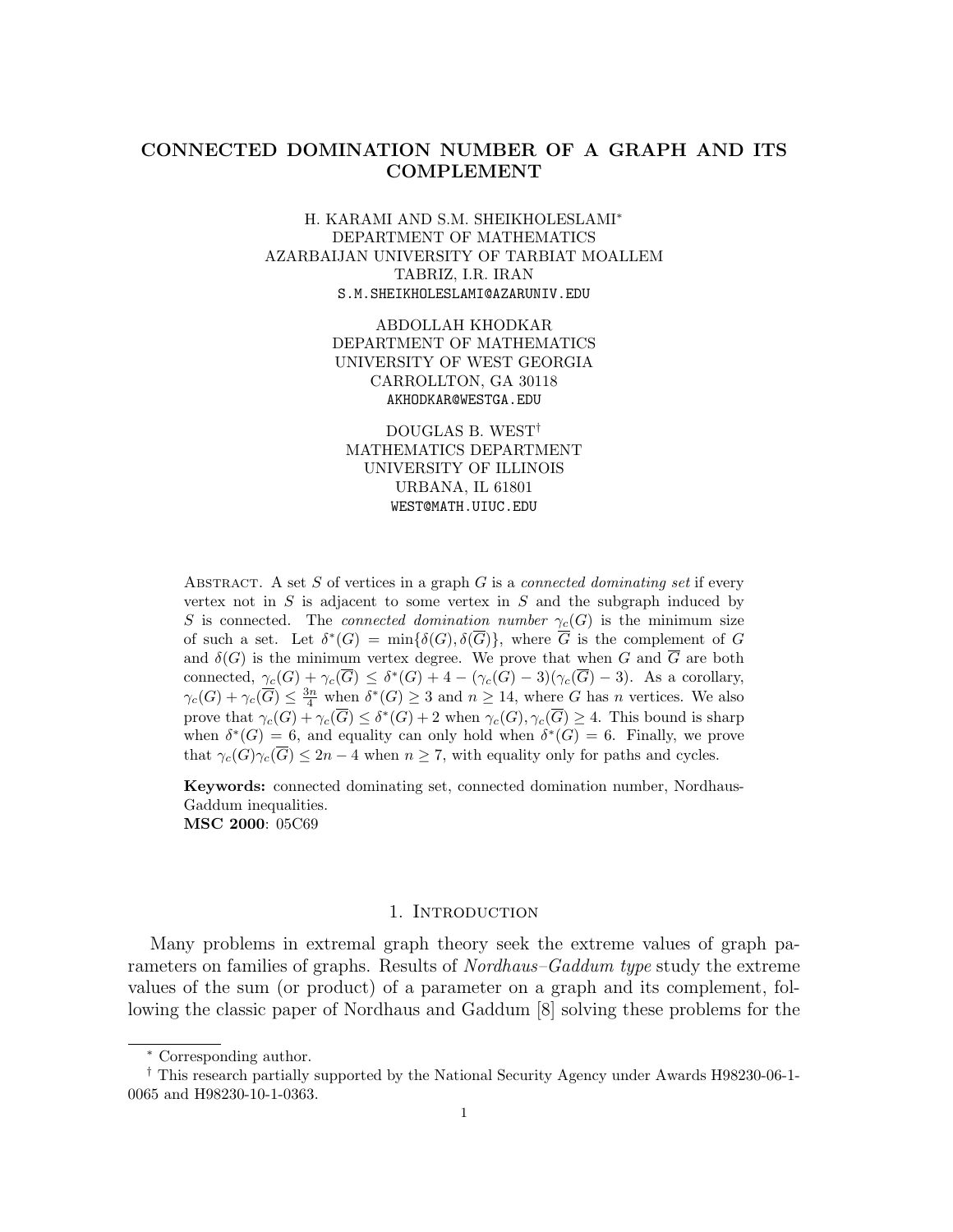chromatic number on  $n$ -vertex graphs. In this paper, we study such problems for the connected domination number.

For domination problems, multiple edges and loops are irrelevant, so we forbid them. We use  $V(G)$  and  $E(G)$  for the vertex set and edge set of a graph G. For a vertex  $v \in V(G)$ , the open neighborhood  $N(v)$  is the set  $\{u \in V(G): uv \in E(G)\}\$ and the closed neighborhood  $N[v]$  is the set  $N(v) \cup \{v\}$ . The open neighborhood  $N(S)$ of a set  $S \subseteq V$  is the set  $\bigcup_{v \in S} N(v)$ , and the *closed neighborhood*  $N[S]$  of S is the set  $N(S) \cup S$ . The minimum and maximum vertex degrees in G are denoted  $\delta(G)$ and  $\Delta(G)$ , respectively. Given graphs G and H, the *cartesian product* G $\Box H$  is the graph with vertex set  $V(G) \times V(H)$  and edge set defined by making  $(u, v)$  and  $(u', v')$ adjacent if and only if either (1)  $u = u'$  and  $vv' \in E(H)$  or (2)  $v = v'$  and  $uu' \in E(G)$ .

For a graph G, a set  $S \subseteq V(G)$  is a *dominating set* if  $N[S] = V(G)$ , and S is a connected dominating set if also the subgraph induced by  $S$ , denoted  $G[S]$ , is connected. The minimum size of a dominating set and a connected dominating set are the domination number  $\gamma(G)$  and the connected domination number  $\gamma_c(G)$ , respectively.

Inequalities of Nordhaus-Gaddum type have been proved for many variations of domination parameters. Some of them can be improved when constraints on G and G are imposed. For the original domination number itself, the following bounds have been proved.

- (1)  $\gamma(G) + \gamma(\overline{G}) \leq n + 1$  for every graph G [6];
- (2)  $\gamma(G) + \gamma(\overline{G}) \leq \frac{n}{2} + 2$  if  $\delta(G), \delta(\overline{G}) \geq 1$  [5];
- (3)  $\gamma(G) + \gamma(\overline{G}) \le \frac{\overline{2}n}{5} + 3$  if  $\delta(G), \delta(\overline{G}) \ge 2$ , with some small exceptions [2];
- (4)  $\gamma(G) + \gamma(\overline{G}) \le \frac{3n}{8} + 2$  if  $\delta(G), \delta(\overline{G}) \ge 3$ , with some small exceptions [2].

Throughout this paper we impose the following condition:  $G$  is a connected nvertex graph whose complement G is also connected. Note that this requires  $n \geq 4$ . For such G, we establish sharp upper bounds for  $\gamma_c(G) + \gamma_c(\overline{G})$  and  $\gamma_c(\overline{G}) \cdot \gamma_c(\overline{G})$  in terms of n and the minimum degrees of G and  $\overline{G}$ . In the list below of our results, (1) is our main result, and most of the others follow from closer examination of its proof. Let  $\delta^*(G) = \min{\{\delta(G), \delta(\overline{G})\}}$ .

- (1)  $\gamma_c(G) + \gamma_c(\overline{G}) \leq \delta^*(G) + 4 (\gamma_c(G) 3)(\gamma_c(\overline{G}) 3)$ ; sharp for  $\delta^*(G) \geq 2$ .
- (2)  $\gamma_c(G) + \gamma_c(\overline{G}) \leq \frac{3n}{4}$  when  $\delta^*(G) \geq 3$  and  $n \geq 14$ ; sharp when 4 divides n.
- (3)  $\gamma_c(G) + \gamma_c(\overline{G}) \leq \overline{\delta^*(G)} + 2$  when  $\gamma_c(G), \gamma_c(\overline{G}) \geq 4$ , with equality possible if and only if  $\delta^*(G) = 6$ .
- (4)  $\gamma_c(G)\gamma_c(\overline{G}) \leq 2n-4$  when  $n \geq 7$ , with equality only when G or  $\overline{G}$  is a path or cycle.

If G or  $\overline{G}$  has a dominating vertex, then its complement is disconnected, so we may assume that  $\gamma_c(G), \gamma_c(\overline{G}) \geq 2$ . When  $\gamma_c(\overline{G}) = 2$ , our first inequality reduces to  $2 \leq \delta^*(G) + 1$ , which holds since both graphs are connected. Hence we may assume that  $\gamma_c(G), \gamma_c(\overline{G}) \geq 3$ . This condition is equivalent to diam  $G = \text{diam }\overline{G} = 2$ , since it is immediate from the definitions that diam  $G \geq 3$  if and only if  $\gamma_c(\overline{G}) \leq 2$ .

We note first that when  $\gamma_c(\overline{G}) = 2$ , the best bound on the sum is  $\gamma_c(G) + \gamma_c(\overline{G}) \leq n$ . The existence of a spanning tree (with at least two leaves) in a connected graph yields  $\gamma_c(G) \leq n-2$ ; equality holds for paths and cycles. (The fact that  $\gamma_c(G) = n - \ell(G)$ , where  $\ell(G)$  is the maximum number of leaves in a spanning tree, was first noted by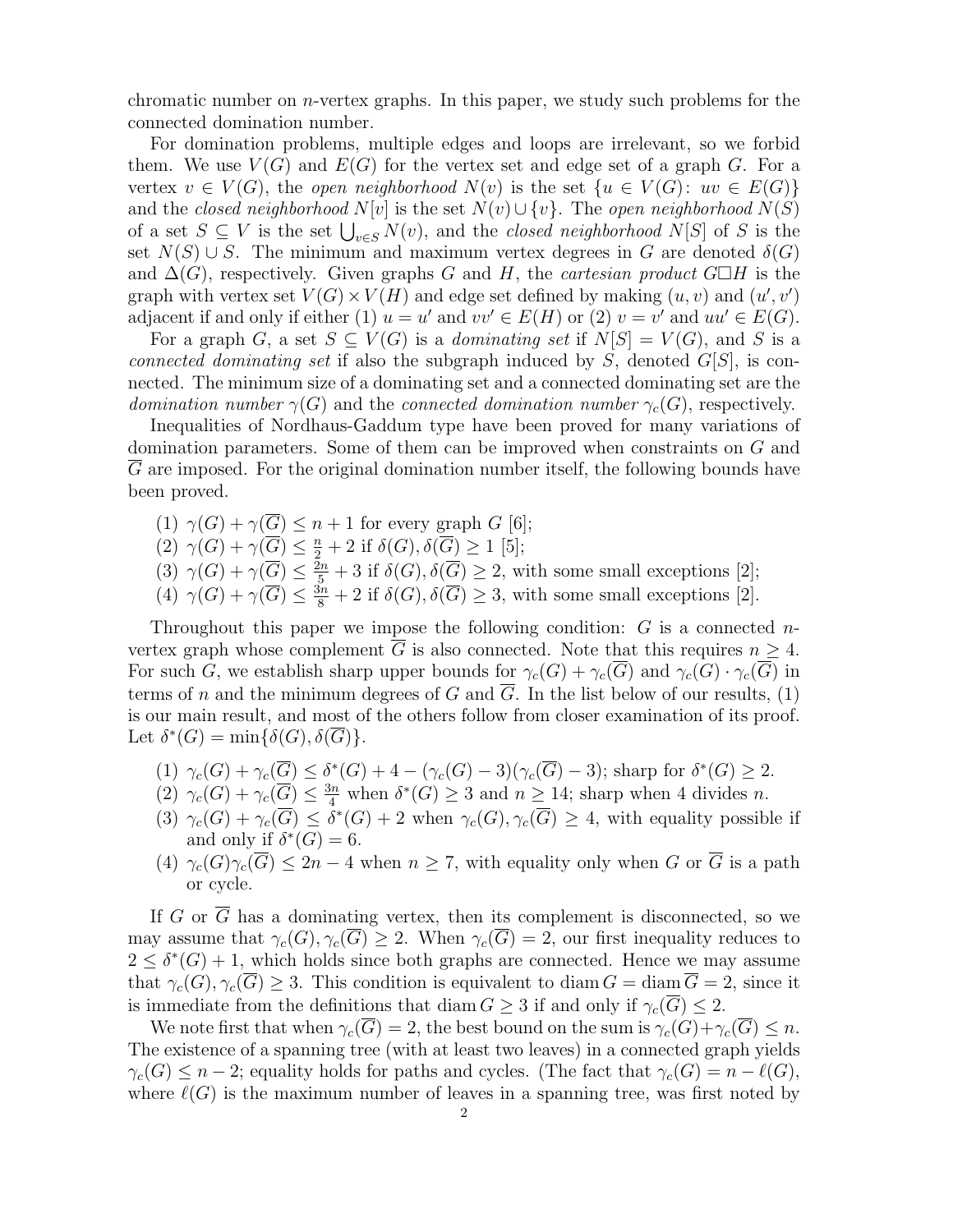Hedetniemi and Laskar in [4]). Restricting the problem in the case  $\gamma_c(\overline{G}) = 2$  by requiring also  $\delta(G) \geq 3$  leads to  $\gamma_c(G) + \gamma_c(\overline{G}) \leq \frac{3n}{4}$  $\frac{3n}{4}$ , by Theorem A below.

**Theorem A.** [3, 7] If G is a connected n-vertex graph and  $\delta(G) \geq k$ , where  $k \leq 5$ , then  $\gamma_c(G) \leq \frac{3n}{k+1} - c_k$ , where  $c_k$  is a small constant (in particular,  $c_3 = 2$  and  $c_4 = 8/5$ .

The case  $k = 3$  of Theorem A was proved independently by many researchers. Further increases in  $\delta(G)$  lead to further reductions in  $\gamma_c(G)$  and hence also in the bound on  $\gamma_c(G) + \gamma_c(\overline{G})$  when  $\gamma_c(\overline{G}) = 2$  (see [1, 7]).

It is well known that in every connected graph G there is a spanning tree with at least  $\Delta(G)$  leaves. This yields another remark from [4] that we will find useful.

**Theorem B.** [4] If G is a connected n-vertex graph, then  $\gamma_c(G) \leq n - \Delta(G)$ .

2. BOUNDS ON  $\gamma_c(G) + \gamma_c(\overline{G})$ 

In this section we establish sharp upper bounds on the sum  $\gamma_c(G)+\gamma_c(\overline{G})$  in terms of the number of vertices and the minimum degrees of G and  $\overline{G}$ .

**Theorem 1.** If G and  $\overline{G}$  are connected, then

$$
\gamma_c(G) + \gamma_c(\overline{G}) \le \delta^*(G) + 4 - (\gamma_c(G) - 3)(\gamma_c(\overline{G}) - 3).
$$

*Proof.* As noted in the Introduction, we may assume that  $\gamma_c(G), \gamma_c(G) \geq 3$  and  $diam(G) = diam(\overline{G}) = 2.$  Let x be a vertex of degree  $\delta(G)$ , and let  $X = V(G) - N[x]$ . Since  $\gamma_c(G) \geq 3$ , we have  $X \neq \emptyset$ . Also,  $N(x)$  dominates X, since diam  $(G) = 2$ .

We successively select disjoint sets  $S_0, \ldots, S_k$  in  $N(x)$  that almost dominate X. Let  $T_0 = N(x)$ , and let  $S_0$  be a largest subset of  $N(x)$  that does not dominate X. Let  $T_1 = T_0 - S_0$ . By the maximality of  $S_0$ , every vertex t of  $T_1$  dominates  $X - N(S_0)$ , but  $T_1$  may or may not dominate X. We continue, constructing sets  $T_0,\ldots,T_k$  with  $T_0 \supset \ldots \supset T_k$  (where  $k \geq 1$ ) and sets  $S_0, \ldots S_{k-1}$  such that

(a) For  $i < k$ , the set  $T_i$  dominates X.

(b) For  $i < k$ , the set  $S_i$  is a largest subset of  $T_i$  not dominating X, and  $T_{i+1} = T_i - S_i$ .

(c)  $T_k$  does not dominate X.

Since  $T_i$  dominates X but  $S_i$  does not (when  $i < k$ ), all of  $T_0, \ldots, T_k$  are nonempty. By construction,  $S_i \cup \{y\}$  dominates X whenever  $y \in T_{i+1}$ . Thus  $S_i \cup \{x, y\}$  is a connected dominating set, so  $|S_i| \geq \gamma_c(G) - 2$ . For  $0 \leq i \leq k - 1$ , let  $x_i$  be a vertex of X that is not dominated by  $S_i$ , and let  $x_k$  be a vertex of X that is not dominated by  $T_k$ . Since  $N(x) = (\bigcup S_i) \cup T_k$ , the set  $\{x, x_0, \ldots, x_k\}$  is a connected dominating set of  $\overline{G}$ , so  $k \ge \gamma_c(\overline{G}) - 2$ . Since  $|S_0| = \delta(\overline{G}) - |T_k| - \sum_{i=1}^{k-1} |S_i|$  and  $|T_k| \ge 1$ ,

$$
\gamma_c(G) + \gamma_c(\overline{G}) \le (|S_0| + 2) + (k+2)
$$
  
\n
$$
= (\delta(G) - |T_k| - \sum_{i=1}^{k-1} |S_i| + 2) + (k+2)
$$
  
\n
$$
\le \delta(G) - |T_k| + 4 - (k-1)(\gamma_c(G) - 2) + k
$$
  
\n
$$
\le \delta(G) + 4 - (k-1)(\gamma_c(G) - 3)
$$
  
\n
$$
\le \delta(G) + 4 - (\gamma_c(\overline{G}) - 3)(\gamma_c(G) - 3).
$$

By symmetry,  $\gamma_c(G) + \gamma_c(\overline{G}) \le \delta(\overline{G}) + 4 - (\gamma_c(G) - 3)(\gamma_c(\overline{G}) - 3).$ 3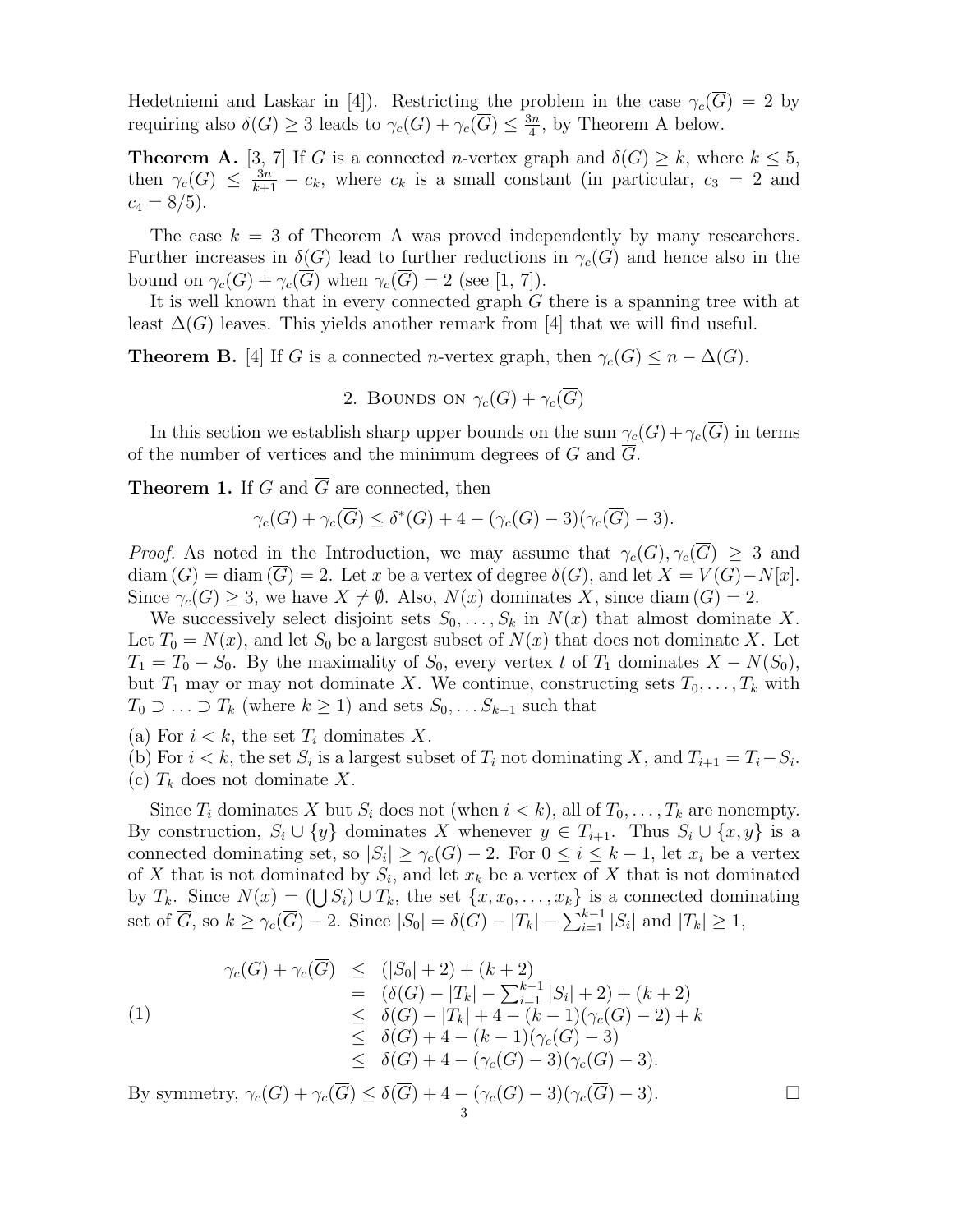**Theorem 2.** The bound of Theorem 1 is sharp for each value of  $\delta^*(G)$  at least 2.

*Proof.* For each integer r with  $r \geq 2$ , we construct a connected graph  $G_r$  with  $\delta(G_r)$  =  $r < \delta(\overline{G}_r)$ ,  $\gamma_c(\overline{G}) = 3$ , and  $\gamma_c(G_r) + \gamma_c(\overline{G}_r) = r + 4$ , thereby achieving the bound. The graph  $G_r$  will have  $r^2 + r + 1$  vertices, with  $\gamma_c(\overline{G}_r)$  kept small by making  $\delta(\overline{G}_r)$ large:  $\delta(\overline{G}_r) = r^2 - r + 1$ .

Form the graph  $G_r$  as follows. Let  $H_1 = H_2 = K_r$ , with  $V(H_2) = \{v_1, \ldots, v_r\}$ . To the cartesian product  $H_1 \square H_2$ , add a star with  $r + 1$  new vertices, having center y and leaves  $x_1, \ldots, x_r$ . For  $1 \leq i \leq r$ , add edges joining  $x_i$  to all vertices of  $H_1 \square H_2$ with second coordinate  $v_i$ . The resulting graph is  $G_r$ ; Figure 1 shows  $G_2$  (along with  $H_1$  and  $H_2$ ). Note that diam  $(G_r) = \text{diam}(\overline{G}_r) = 2$  and that  $\delta^*(G_r) = r$ ; the degrees in G of y,  $x_i$  and vertices of  $H_1 \Box H_2$  are  $r, r+1$ , and  $2r-1$ , respectively.

It suffices to show that  $\gamma_c(\overline{G}_r) = 3$  and  $\gamma_c(G_r) = r + 1$ . Since diam  $(G) = 2$ , we have  $\gamma_c(G) \geq 3$ . Equality holds using  $\{y, u, w\}$ , where u and w are neighbors of  $x_1$ and  $x_2$  in G other than y.

To see that  $\gamma_c(G_r) = r + 1$ , note first that  $\{y, x_1, \ldots, x_r\}$  is a connected dominating set. For the lower bound, let S be a connected dominating set, and let  $T_i = N[x_i] - \{y\}$ . If S does not intersect  $T_i$ , which includes  $x_i$  and a copy of  $V(H_1)$ , then dominating  $T_i$  requires S to contain y and a vertex in each copy of  $H_2$ . This requires  $r + 1$  vertices. Thus  $|S| \geq r + 1$  unless S intersects each of the r disjoint sets  $T_1,\ldots,T_r$  exactly once. Dominating y without reaching size  $r+1$  requires S to contain some  $x_i$ , but now  $x_i$  has no neighbor in S. We conclude that  $\gamma_c(G) = r + 1$ .



FIGURE 1. The graph  $G_2$ , plus  $H_1$  and  $H_2$ 

Since each vertex has  $n-1$  neighbors in G and  $\overline{G}$  together, always  $\delta^*(G) \leq \lfloor \frac{n-1}{2} \rfloor$ , and Theorem 1 has the following immediate consequence.

**Corollary 3.** If G and G are connected n-vertex graphs with  $\gamma_c(G), \gamma_c(G) \geq 3$ , then  $\gamma_c(G) + \gamma_c(\overline{G}) \leq \lfloor \frac{n+7}{2} \rfloor$ . The bound holds with equality when G is the 5-cycle.

Equality in Corollary 3 requires  $\delta^*(G) = \lfloor \frac{n-1}{2} \rfloor$  $\frac{-1}{2}$ , so G must be  $\frac{n-1}{2}$ -regular.

**Corollary 4.** If G and  $\overline{G}$  are connected n-vertex graphs with  $n \geq 14$  and  $\delta^*(G) \geq 3$ , then  $\gamma_c(G) + \gamma_c(\overline{G}) \leq \frac{3n}{4}$  $\frac{3n}{4}$ . The bound is sharp when 4 divides *n*.

*Proof.* If  $\gamma_c(G) \leq 2$  or  $\gamma_c(\overline{G}) \leq 2$ , then Theorem A applies. If  $\gamma_c(G), \gamma_c(\overline{G}) \geq 3$  and  $n \geq 14$ , then Corollary 3 completes the proof of the bound.

To prove sharpness when 4 divides n we use the "ring-of-cliques", used in the study of domination as early as  $[9]$ . Form a connected 3-regular graph by first putting r copies of  $K_4$  in a ring, then deleting one edge  $x_i y_i$  from the *i*th complete graph and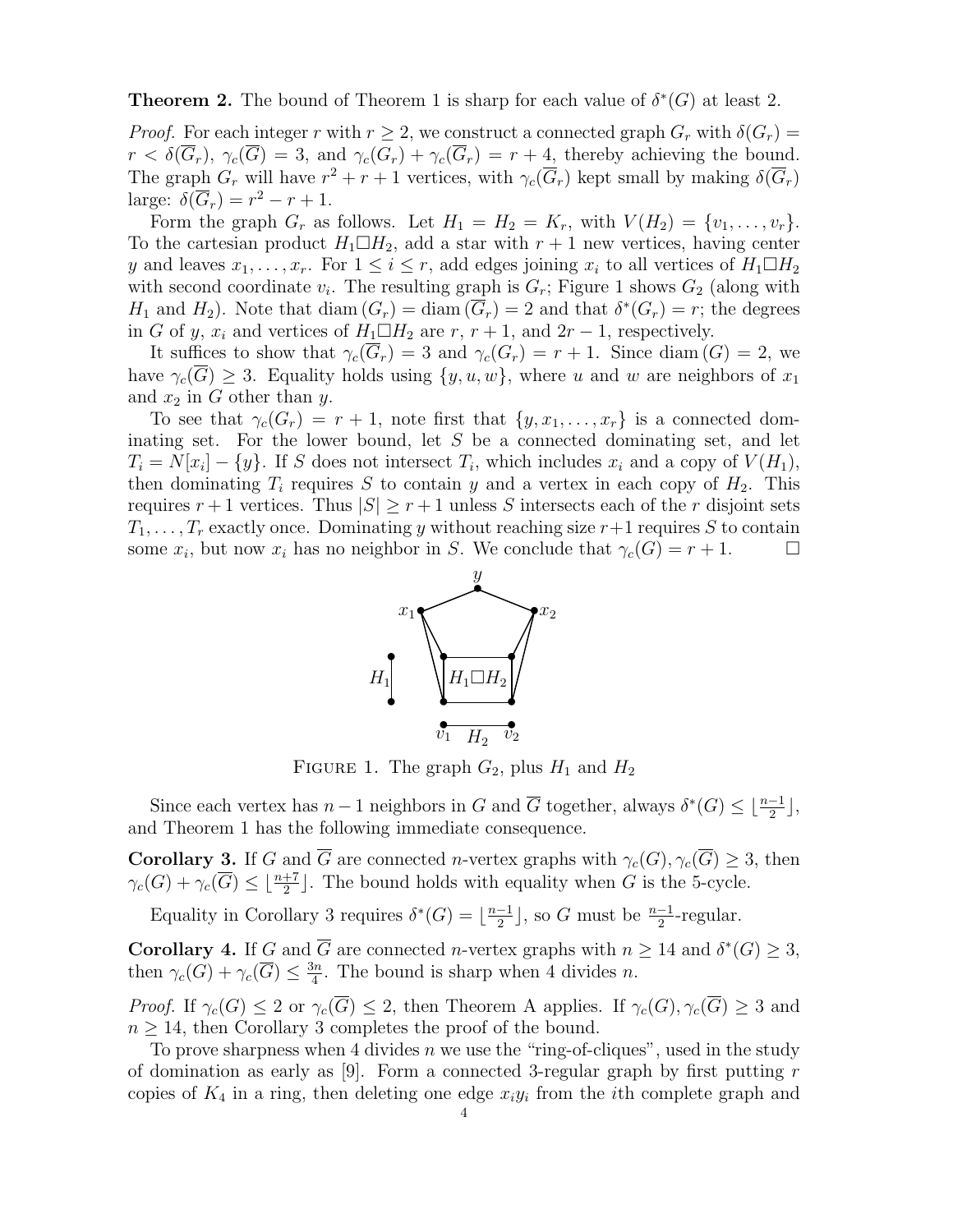replacing these edges with  $y_i x_{i+1}$  for  $1 \leq i \leq r$ . Since no spanning tree has more than  $n/4 + 2$  leaves, equality holds in the bound.  $\Box$ 

By a closer look at the proof of Theorem 1, we can improve the upper bound when  $\gamma_c(G)$  and  $\gamma_c(G)$  are larger. The improvement does not contradict the sharpness example of Theorem 2, because  $\gamma_c(\overline{G}) = 3$  in that construction.

**Theorem 5.** If G and  $\overline{G}$  are connected n-vertex graphs and  $\gamma_c(G), \gamma_c(\overline{G}) \geq 4$ , then  $\gamma_c(G) + \gamma_c(\overline{G}) \leq \delta^*(G) + 2.$ 

*Proof.* If  $\gamma_c(G) > 4$  or  $\gamma_c(\overline{G}) > 4$ , then the bound follows from Theorem 1, with strict inequality unless  $\{\gamma_c(G),\gamma_c(\overline{G})\} = \{4,5\}$ . When  $\gamma_c(G) = \gamma_c(\overline{G}) = 4$ , Theorem 1 yields  $\delta^*(G) \geq 5$ .

We show that  $\gamma_c(G) = \gamma_c(\overline{G}) = 4$  cannot hold when  $\delta^*(G) = 5$ . We may assume  $\delta(G) = 5$ . Define x, X, and the sets  $T_0, \ldots, T_k$  and  $S_0, \ldots, S_{k-1}$  as in the proof of Theorem 1. Since we have assumed  $\gamma_c(G) + \gamma_c(\overline{G}) = \delta(G) + 4 - 1$ , equality holds throughout Equation (1). Thus  $k = 2$ ,  $|T_2| = 1$ , and  $|S_1| = 2$ . With  $|N(x)| = 5$ , this yields  $|S_0| = 2$  and  $|T_1| = 3$ . Since  $S_0$  was chosen to be a largest subset of  $N(x)$  that does not dominate X, any three vertices of  $N(x)$  dominate X. Since  $\gamma_c(G) = 4$ , no two vertices in  $N(x)$  dominate X.

If  $N(x)$  has a vertex z with three nonneighbors in  $N(x)$ , then let z' be the remaining vertex in  $N(x)$ . Since  $\{z, z'\}$  does not dominate X, we may choose  $y \in X$  such that y is a common nonneighbor of z and z'. Now  $\{x, y, z\}$  is a connected dominating set in  $\overline{G}$ , contradicting  $\gamma_c(\overline{G})=4$ .

Therefore,  $\delta(H) \geq 2$ , where  $H = G[N(x)]$ . Let P be a 3-vertex path in H. Since H has only two more vertices,  $V(P)$  dominates H. Since it consists of three vertices in  $N(x)$ , also  $V(P)$  dominates X. Thus  $V(P)$  is a connected dominating set in G, contradicting  $\gamma_c(G) = 4$ .

We conclude that  $\delta^*(G) \geq 6$ . Since  $\gamma_c(G) + \gamma_c(\overline{G}) = 8$ , the inequality holds.  $\Box$ 

We have shown that the inequality of Theorem 5 is strict unless  $\{\gamma_c(G), \gamma_c(\overline{G})\}$  is  $\{4,5\}$  or both equal 4. Equality can hold when  $\gamma_c(G) = \gamma_c(\overline{G}) = 4$  and  $\delta^*(G) = 6$ .

**Theorem 6.** The bound of Theorem 5 is sharp when  $\delta^*(G) = 6$ .

Proof. It suffices to construct a graph G with  $\delta^*(G) = 6$  and  $\gamma_c(G) = \gamma_c(\overline{G}) = 4$ . To describe G, we introduce several auxiliary sets. Let  $X = \{x_1, \ldots, x_6\}$ . Let Y be the family of all 4-element subsets of  $X$ ; we write a member of  $Y$  by listing the four indices or by naming the set. Let  $Y' = \{3456, 1256, 1234\}$ , so that Y' consists of three special members among the 15 members of Y. Let  $r = 15\binom{12}{2}$  $\binom{12}{2} = 15 \cdot 66.$  For  $A \in Y$ , let  $Z_A = \{z_1^A, \ldots, z_r^A\}$ . For  $A \in Y'$ , let  $C_1^A, \ldots, C_{66}^A$  be a partition of  $Z_A$  into sets of size 15. For  $A \in Y'$ , let  $f_A$  be a bijection mapping  ${C_1^A, \ldots, C_{66}^A}$  to the set of unordered pairs of members of  $Y - Y'$ .

Let G be the graph with vertex set  $X \cup \{x\} \cup (\bigcup_{A \in Y} Z_A)$  whose edges are as follows:

- (1) edges  $xx_i$  and  $x_ix_{i+1}$  (indices modulo 6) for  $1 \leq i \leq 6$ .
- (2) edges joining  $x_i$  to  $Z_A$  when  $i \in A$ ;
- (3) edges joining  $z_s^B$  to  $z_t^B'$  when  $s \neq t$  and  $B \neq B'$  with  $B, B' \in Y Y'$ .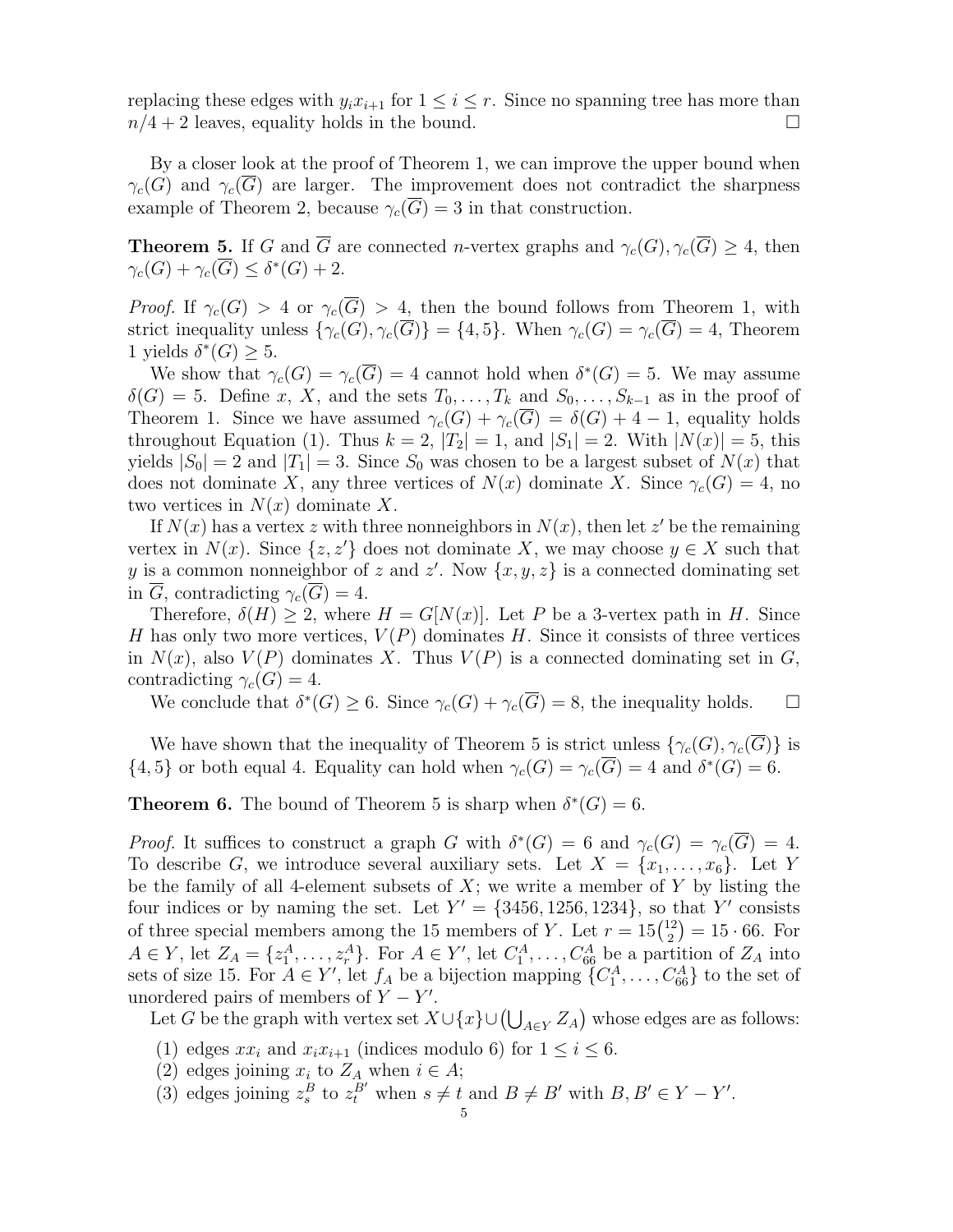(4) all edges joining  $C_s^A$  to  $Z_B$ , where  $1 \leq s \leq 66$ ,  $A \in Y'$ , and  $B \in Y - Y'$ , except those that would join vertices with the same subscript or would join  $C_s^A$  to vertices of  $Z_B \cup Z_{B'}$ , where  $\{B, B'\} = f_A(C_s^A)$ .

Vertex x has degree 6 in G; all other degrees in G and  $\overline{G}$  are larger. We claim that  $\gamma_c(G) = \gamma_c(\overline{G}) = 4$ . For G, the set  $\{x, x_1, x_2, x_3\}$  is connected and dominating (a member of Y cannot omit all of  $\{x_1, x_2, x_3\}$ . To show that  $\gamma_c(G) = 4$ , suppose that S is a smaller connected dominating set. Note that each  $Z_A$  is an independent set. Also, the vertices of  $Z_A$  have no common neighbor except in X, due to the requirement of distinct subscripts for edges of types (3) and (4).

If  $S \cap X = \emptyset$ , then x is undominated or  $G[S]$  is disconnected. If  $S \subseteq X$ , then since  $G[X]$  is a 6-cycle and S must be a connected dominating set in it,  $|S| \geq 4$ . If  $|S \cap X| \leq 2$ , then  $S \cap X$  does not dominate the vertices of any  $Z_A$  such that  $A \subseteq X - S$ . No single vertex outside X dominates  $Z_A$ , so this eliminates the cases  $|S \cap X| = 2$  and  $x \in S$ . Hence  $|S \cap X| = 1$  and  $x \notin S$ .

Let A be the member of Y' not containing the vertex of  $S \cap X$ . Additional vertices outside X are needed to dominate all of  $Z_A$ , which has neighbors outside X only via edges of type (4). For each pair  $B, B' \in Y - Y'$ , there is an index s such that  $f_A(C_s^A) = \{B, B'\}.$  Since  $C_s^A$  has no neighbors in  $Z_B \cup Z_{B'}$ , there is no way to choose two vertices outside  $X$  that together will dominate all of  $Z_A$ .

Finally, we show that  $\gamma_c(G) = 4$ . If  $y \in Z_{3456}$ ,  $z \in Z_{1256}$ , and  $w \in Z_{1234}$ , then  ${x, y, z, w}$  is a connected dominating set of  $\overline{G}$ . Suppose that S is a smaller connected dominating set; we speak of adjacency and domination in  $\overline{G}$ . Let  $X' = X \cup \{x\}$ . If  $S \subset X'$ , then x is undominated or  $\overline{G}[S]$  is disconnected.

For distinct  $B, B' \in Y - Y'$ , each vertex in  $Z_B$  dominates one vertex in  $Z_{B'}$  and 1/6 of the vertices in  $Z_A$  for  $A \in Y'$ . For distinct  $A, A' \in Y'$ , each vertex  $z \in Z_A$ dominates all of  $Z_{A'}$  and all of  $Z_B \cup Z_{B'}$  such that  $z \in C_s^A$  and  $f_A(C_s^A) = \{B, B'\},\$ but only one vertex in other sets indexed by  $Y - Y'$ .

Hence three vertices outside X' cannot dominate  $\overline{G}$ . If S has two vertices y and z outside X', then at least two vertices of X are undominated by  $\{y, z\}$ , and we cannot use x to dominate them. Hence some  $x_i \in S$ . For all A containing  $x_i$ , the job of dominating  $Z_A$  is left to  $\{y, z\}$ . As discussed above, they cannot do it.

If  $S - X' = \{y\}$ , then let  $\{x_i, x_j\} = N_{\overline{G}}(y) \cap X$ . Since  $\overline{G}[S]$  is connected, we may assume that  $x_i \in S$ . Since  $x_{i-1}$  and  $x_{i+1}$  cannot both be  $x_j$ , we need another vertex to dominate one of them. Since  $x$  dominates none of  $X$ , we cannot use it. Hence  $S = \{y, x_i, x_{j'}\}.$  Now the set  $Z_A$  with  $x_i, x_{j'} \in A$  and  $y \notin Z_A$  is not dominated.  $\square$ 

The construction in Theorem 6 has almost 15,000 vertices. We pose the problem of finding the smallest graph G with  $\delta^*(G) = 6$  such that equality holds in the bound of Theorem 5. Next we show that equality can hold in this bound only when  $\delta^*(G) = 6$ .

**Theorem 7.** If G and  $\overline{G}$  are connected graphs with  $\gamma_c(G), \gamma_c(\overline{G}) \geq 4$  and  $\gamma_c(G)$  +  $\gamma_c(\overline{G}) = \delta^*(G) + 2$ , then  $\delta^*(G) = 6$ .

*Proof.* As noted in the proof of Theorem 5, equality in the bound  $\gamma_c(G) + \gamma_c(\overline{G}) \leq$  $\delta^*(G) + 2$  requires  $\{\gamma_c(G), \gamma_c(\overline{G})\} = \{4, 5\}$  or  $\gamma_c(G) = \gamma_c(\overline{G}) = 4$ . In the latter case, equality requires  $\delta^*(G) = 6$ . In the former case, equality requires  $\delta^*(G) = 7$ . Hence it suffices to show that  $\{\gamma_c(G), \gamma_c(\overline{G})\} = \{4, 5\}$  with  $\delta^*(G) = 7$  is impossible.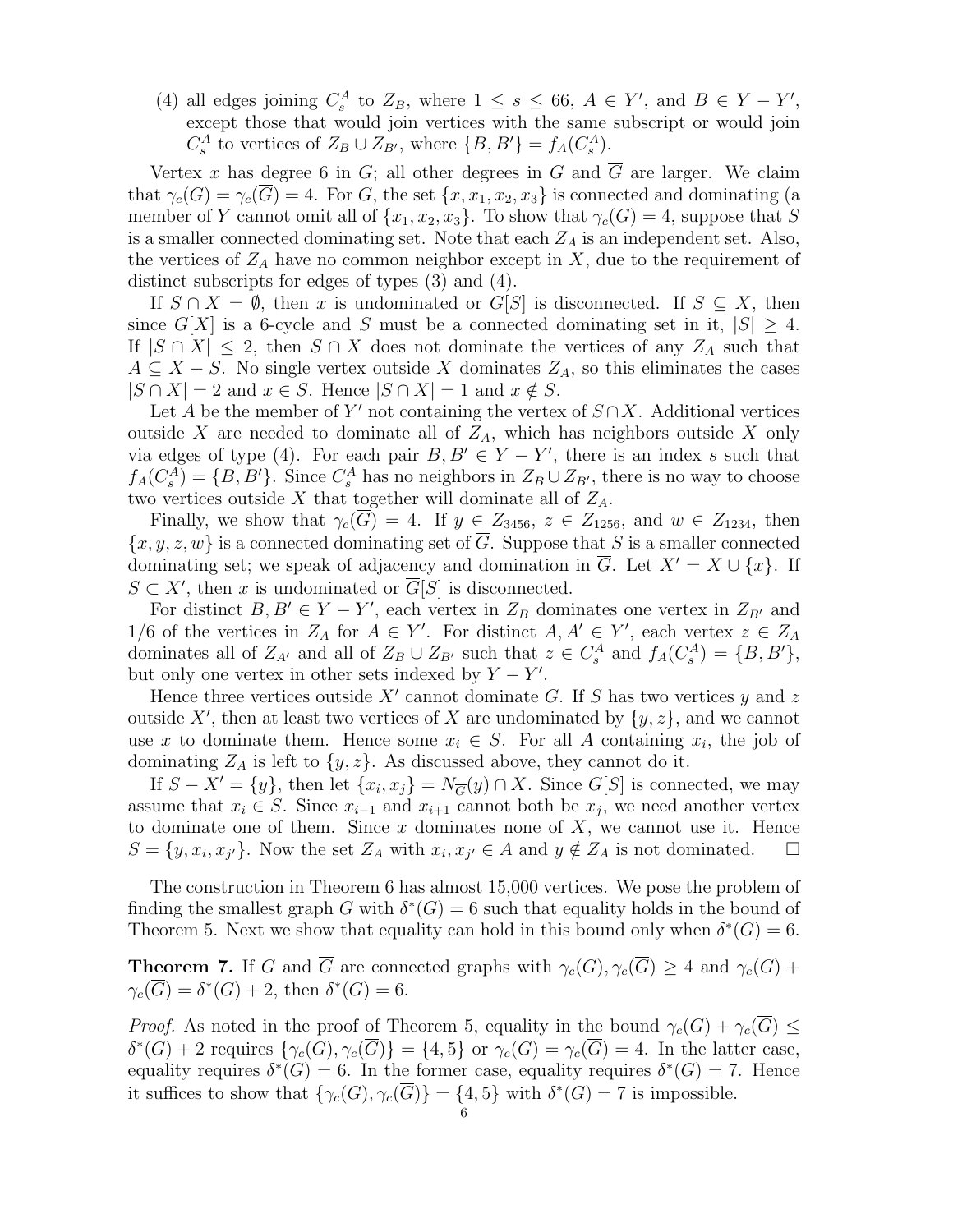By symmetry, we may assume that  $\delta(G) = 7$ . We consider the cases  $\gamma_c(G) = 4$ and  $\gamma_c(G) = 5$  together almost until the end. Let x, X, and the sets  $T_0 \ldots, T_k$  and  $S_0, \ldots, S_{k-1}$  be as defined in the proof of Theorem 1. Note that  $|N(x)| = \delta(G) = 7$ . Imposing equality in the computation of Equation 1 yields  $k = \gamma_c(\overline{G}) - 2$  and  $|S_0|$  =  $\cdots = |S_{k-1}| = 5 - k = \gamma_c(G) - 2.$  Let  $H = G[N(x)].$ 

If two vertices in  $N(x)$  dominate X, then they combine with x to form a connected dominating set of G, contradicting  $\gamma_c(G) \geq 4$ . Hence the vertex set of any component of H with at most two vertices combines with a vertex  $z \in X$  that it does not dominate to form a connected dominating set in  $\overline{G}$ . Since  $\gamma_c(\overline{G}) \geq 4$ , every component of H thus has at least three vertices. Since  $|N(x)| = 7$ , this implies that H has a connected subgraph H' with  $\gamma_c(G) - 1$  vertices; let  $U = V(H')$  and  $W = N(x) - U$ .

From  $|S_0| = \gamma_c(G) - 2$ , we conclude that U dominates X. If U dominates W, then  $U \cup \{x\}$  is a connected dominating set with size less than  $\gamma_c(G)$ . Hence we may choose  $z' \in W$  such that  $z'$  has no neighbor in W. We complete a contradiction by building a connected dominating set in  $\overline{G}$  of size |W|.

If  $\gamma_c(\overline{G}) = 4$ , then no three vertices in  $N(x)$  can dominate X, since  $\gamma_c(G) = 5$ . Hence we may choose  $z \in X - N(W)$ . Now  $\{x, z, z'\}$  is a connected dominating set in  $\overline{G}$ , contradicting  $\gamma_c(\overline{G}) = 4$ .

If  $\gamma_c(\overline{G}) = 5$ , then no two vertices in  $N(x)$  can dominate X, since  $\gamma_c(G) = 4$ . Hence for any partition of W into two pairs, we can find vertices  $z_1, z_2 \in X$  that are common nonneighbors for the vertices in the pairs. Now  $\{x, z_1, z_2, z'\}$  is a connected dominating set in  $\overline{G}$ , contradicting  $\gamma_c(\overline{G}) = 5$ .

# 3. A BOUND FOR  $\gamma_c(G)\gamma_c(\overline{G})$

We conclude with a sharp upper bound for  $\gamma_c(G)\gamma_c(\overline{G})$ . In order to complete the characterization of when equality holds, we will use the following technical lemma to eliminate unwanted possibilities for equality among graphs with eight vertices.

**Lemma 8.** There is no 4-regular 8-vertex graph G with  $\gamma_c(G) = 3$  and  $\gamma_c(\overline{G}) = 4$ .

Proof. Let G be such a graph, if one exists; we restrict its properties. Every edge of G lies in a triangle, since otherwise its endpoints would form a connected dominating set. Hence G has no 4-clique, since the edges leaving it would not lie in triangles.

For a partition of  $V(G)$  into sets of size 5 and 3, at least six edges join the two parts, since G is 4-regular. Hence no vertex neighborhood induces a 4-cycle. If some edge  $R$  lies in three triangles, then the three vertices in triangles with it form an independent set  $S$ , the edges from  $S$  to the remaining three vertices form a 6-cycle, and those three vertices form a triangle  $T$ . The resulting graph  $G_1$  is unique and appears on the left in Figure 2, but  $\gamma_c(\overline{G}_1) = 3$ .

Given an arbitrary vertex x, let  $U = V(G) - N[x]$ ; note that  $|U| = 3$ . If every edge of G lies in only one triangle, then eight edges join  $N[x]$  to U. Some vertex of U receives at least three of these. Two of those edges come from one of the triangles containing  $x$ , yielding an edge in two triangles.

Hence some  $x$  has an incident edge in two triangles. Since we have no edges in 0 or 3 triangles,  $N(x)$  induces a path. Hence exactly six edges join  $N(x)$  to U, and U is a triangle. The endpoints y and z of the path induced by  $N(x)$  each have two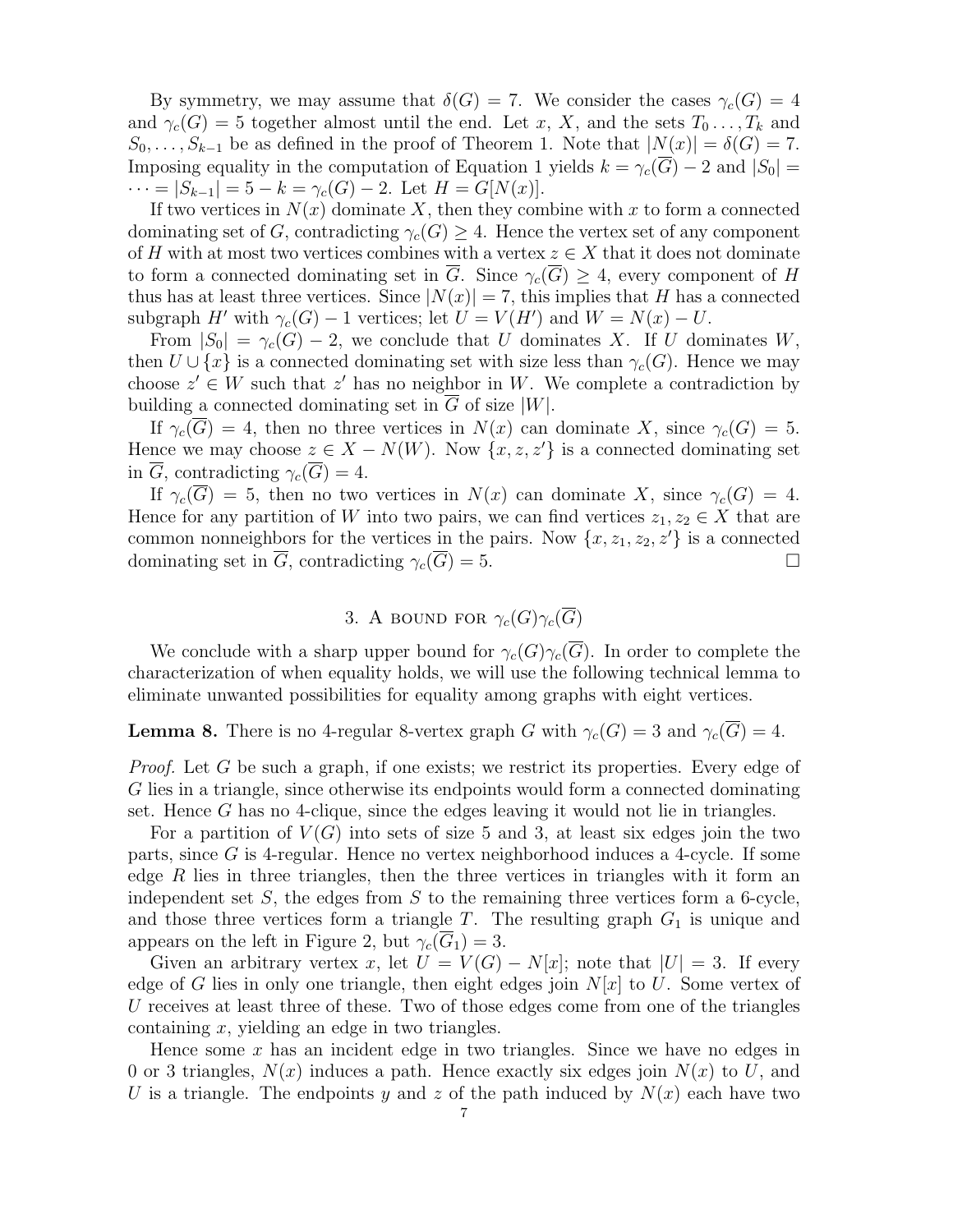neighbors in U. If  $u, u' \in N(y) \cap N(z)$ , then edge  $uu'$  is in three triangles and the graph is  $G_1$  again. Otherwise, the graph is  $G_2$ , shown in Figure 2.

As shown in Figure 2,  $\gamma_c(G_1) = \gamma_c(G_2) = 3$ . We have eliminated all cases.  $\Box$ 



FIGURE 2. The graphs  $G_i$  of Lemma 8 and their complements

**Theorem 9.** If G and  $\overline{G}$  are connected n-vertex graphs with  $n \geq 7$ , then  $\gamma_c(G)\gamma_c(\overline{G}) \leq$  $2n-4$ , with equality only when G or  $\overline{G}$  is a path or a cycle. The bound fails for  $C_5$ and for one pair of complementary 6-vertex graphs.

*Proof.* For a path or a cycle with at least 6 vertices,  $\gamma_c(G) = n - 2$  and  $\gamma_c(\overline{G}) = 2$ ; hence the bound is sharp. Since  $\gamma_c(C_5) = \gamma_c(\overline{C}_5) = 3$ , the bound fails for  $C_5$ . The same is true for the 6-vertex graph obtained by subdividing one edge of  $K_4$  twice.

Now consider the upper bound. Since G and  $\overline{G}$  are connected,  $\gamma_c(G), \gamma_c(\overline{G}) \geq 2$ . By symmetry, we may assume that  $\gamma_c(G) \leq \gamma_c(\overline{G})$ . If  $\gamma_c(G) = 2$ , then  $\gamma_c(\overline{G}) \leq n-2$ yields  $\gamma_c(G)\gamma_c(\overline{G}) \leq 2n-4$ . Equality requires that  $\overline{G}$  has no spanning tree with more than two leaves; this happens only when  $\overline{G}$  is a path or a cycle.

For  $\gamma_c(G) \geq 4$ , we rewrite Theorem 1 to isolate  $\gamma_c(G)\gamma_c(\overline{G})$  and then apply Theorem 5 and the fact that  $n \geq 4$  when G and  $\overline{G}$  are connected to compute

$$
\gamma_c(G)\gamma_c(\overline{G}) \leq \delta^*(G) - 5 + 2[\gamma_c(G) + \gamma_c(\overline{G})] \leq 3\delta^*(G) - 1 \leq 3\frac{n-1}{2} - 1 < 2n - 4.
$$

Hence we may assume that  $\gamma_c(G) = 3$  and  $\gamma_c(\overline{G}) \geq 3$ . This requires diam  $(G) =$ diam  $(\overline{G}) = 2$ , and hence  $\gamma_c(\overline{G}) \le \delta(\overline{G}) + 1$ . Note also that  $\delta^*(G) \ge 2$ .

If  $\delta(\overline{G}) = 2$ , then  $\gamma_c(G)\gamma_c(\overline{G}) \leq 9$ , which suffices when  $n \geq 7$ . If  $\delta(\overline{G}) \geq 4$ , then Theorem A yields  $\gamma_c(\overline{G}) \leq (3n-8)/5$ ; always  $3(3n-8)/5 < 2n-4$  for positive n.

This leaves the case  $\delta(\overline{G}) = 3$  and  $\gamma_c(\overline{G}) = 4$ , so  $\gamma_c(G)\gamma_c(\overline{G}) = 12$ . Since  $12 < 2n-4$ when  $n > 8$ , we are left with  $n \in \{7, 8\}$ .

To eliminate  $n = 7$  we use Theorem B. Since  $\gamma_c(\overline{G}) \leq n - \Delta(\overline{G})$ , having  $\gamma_c(\overline{G}) = 4$ requires  $\Delta(\overline{G}) \leq 3$ . Hence  $\overline{G}$  is 3-regular with 7 vertices, but no such graph exists.

This leaves graphs with 8 vertices. Each vertex of  $\overline{G}$  has degree 3 or 4 (again by Theorem B), and we have  $\gamma_c(\overline{G}) = 4$ ,  $\gamma_c(G) = 3$ , and diam  $(\overline{G}) = \text{diam}(G) = 2$ . Let x be a vertex of maximum degree in  $\overline{G}$ , and let  $U = V(G) - N[x]$ . If x has degree 4, then  $|U| = 3$ . If any neighbor of x has two neighbors in U, then  $\gamma_c(\overline{G}) \leq 3$ , since  $diam(\overline{G}) = 2$ . Hence at most four edges join U to  $N(x)$ . This leaves degree-sum at least 5 for edges within U, so  $G[U]$  is a triangle. Now  $\gamma_c(\overline{G}) \leq 3$ , using x, a vertex of  $N(x)$  having a neighbor in U, and that neighbor.

Hence we may assume that  $\overline{G}$  is 3-regular and G is 4-regular. By Lemma 8, there is no such graph with  $\gamma_c(G) = 3$  and  $\gamma_c(\overline{G}) = 4$ .